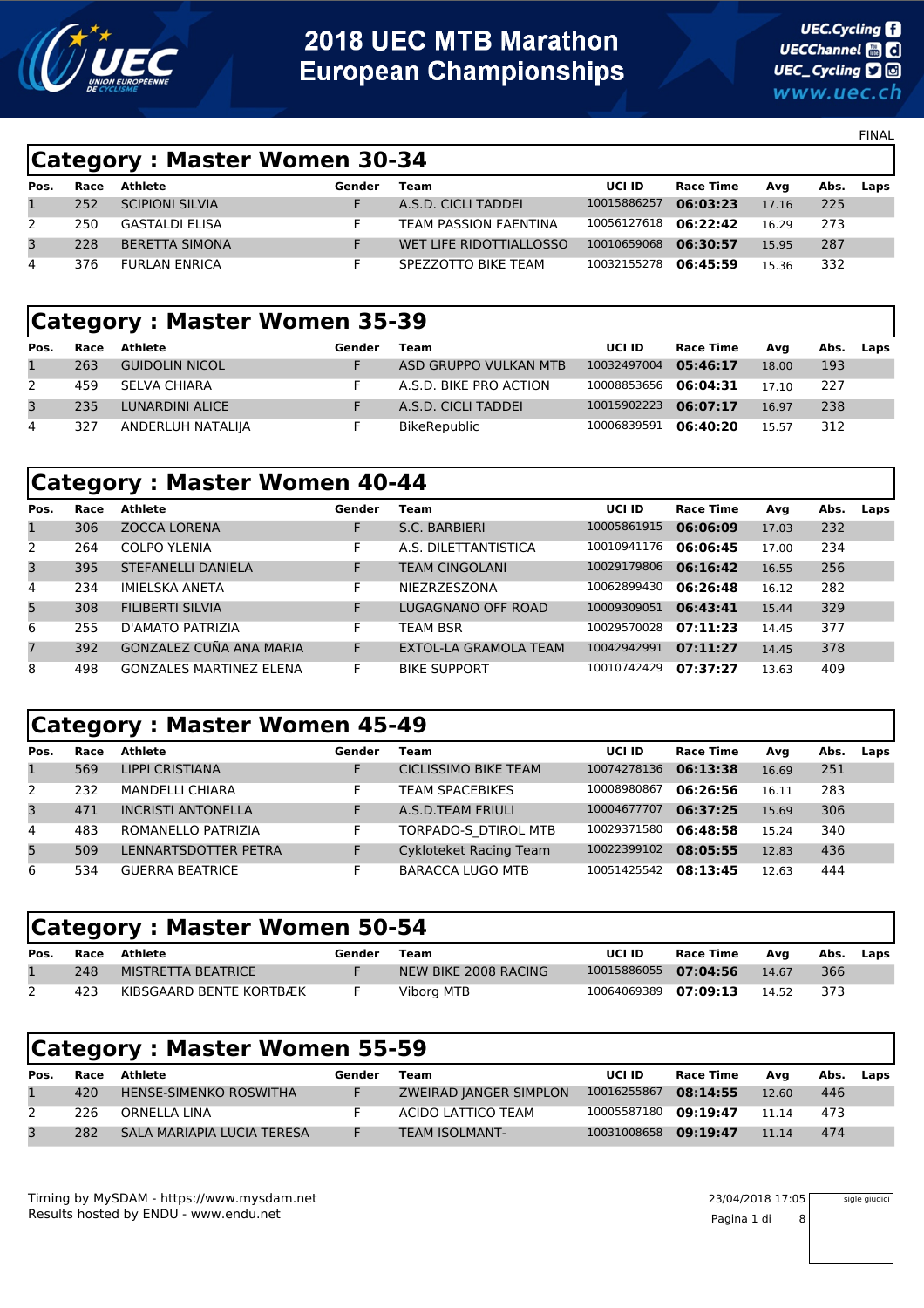#### **Category : Master Men 30-34**

| Pos.           | Race | <b>Athlete</b>               | Gender | <b>Team</b>                | <b>UCI ID</b> | <b>Race Time</b> | Avg   | Abs. | Laps |
|----------------|------|------------------------------|--------|----------------------------|---------------|------------------|-------|------|------|
| 1              | 262  | <b>VANNI TOMMASO</b>         | M      | A.S.D. CICLI TADDEI        | 10015894846   | 04:51:01         | 21.42 | 57   |      |
| 2              | 247  | <b>TALIANI CRISTIANO</b>     | M      | NEW BIKE 2008 RACING       | 10015889893   | 04:57:06         | 20.98 | 68   |      |
| 3              | 393  | <b>ROSSI FEDERICO</b>        | M      | <b>TEAM CINGOLANI</b>      | 10033258250   | 04:58:45         | 20.87 | 75   |      |
| 4              | 279  | <b>CEFUTA TOMAZ</b>          | M      | <b>EPPINGER TEAM</b>       | 10054926030   | 05:06:31         | 20.34 | 93   |      |
| 5              | 243  | <b>ZAMPEDRI ANDREA</b>       | M      | <b>LISSONE MTB ASD</b>     | 10011135378   | 05:16:07         | 19.72 | 117  |      |
| 6              | 266  | TONELLO ALESSANDRO           | M      | <b>LISSONE MTB ASD</b>     | 10033678380   | 05:20:31         | 19.45 | 127  |      |
| $\overline{7}$ | 245  | <b>DEPAUL GABRIELE</b>       | M      | <b>TEAM SPACEBIKES</b>     | 10010589855   | 05:22:12         | 19.35 | 131  |      |
| 8              | 254  | LORENZETTI MATTIA            | M      | <b>GIULIANI CICLI ARCO</b> | 10015404085   | 05:23:04         | 19.30 | 135  |      |
| 9              | 287  | <b>BRUNO MATTIA</b>          | M      | <b>TEAM SPACEBIKES</b>     | 10031252875   | 05:25:25         | 19.16 | 139  |      |
| 10             | 55   | <b>ETTLICH TOM</b>           | М      | BikeSportBühne Bayreuth    | 10007452715   | 05:29:15         | 18.93 | 152  |      |
| 11             | 366  | <b>FURLAN MIRKO</b>          | M      | <b>ADRIA BIKE</b>          | 10032176193   | 05:34:40         | 18.63 | 169  |      |
| 12             | 292  | <b>FERRARIS ENRICO</b>       | M      | <b>SCOTT SUMIN</b>         | 10012678688   | 05:37:55         | 18.45 | 178  |      |
| 13             | 302  | <b>TIBERI MATTEO</b>         | M      | <b>MONDOBICI</b>           | 10053367057   | 05:48:10         | 17.91 | 200  |      |
| 14             | 285  | <b>CAPPONI ANDREA</b>        | M      | <b>TEAM SPACEBIKES</b>     | 10013591805   | 05:48:19         | 17.90 | 201  |      |
| 15             | 315  | <b>TOMASELLA MARVIN</b>      | M      | A.S.D. BANDIZIOL CYCLING   | 10030820924   | 05:53:33         | 17.63 | 210  |      |
| 16             | 402  | <b>GUGLIELMINI ANDREA</b>    | М      | A.S.D. BANDIZIOL CYCLING   | 10015038014   | 05:54:35         | 17.58 | 212  |      |
| 17             | 559  | <b>TONIATO LUCA</b>          | M      | SUPERBIKE POZZETTO         | 10074672907   | 06:17:00         | 16.54 | 258  |      |
| 18             | 542  | <b>GUADAGNINI LUIGI</b>      | M      | ASS.SPORTIVA EUROSPORT     | 10033358886   | 06:21:27         | 16.34 | 265  |      |
| 19             | 555  | <b>VANNINI LUCA</b>          | M      | S.C. VILLAFRANCA           | 10052295411   | 06:41:14         | 15.54 | 317  |      |
| 20             | 537  | RICCI MACCARINI ANDREA       | M      | <b>BARACCA LUGO MTB</b>    | 10033357472   | 06:43:56         | 15.43 | 330  |      |
| 21             | 447  | <b>FRANCESCHETTO ALBERTO</b> | M      | <b>BIKE CLUB 2000</b>      | 10058417323   | 07:00:16         | 14.83 | 355  |      |
| 22             | 224  | PITTINO ANDREA               | М      | TEAM RUDY PROJECT - XCR    | 10029286607   | 07:17:58         | 14.23 | 384  |      |
| 23             | 474  | PARZIANELLO MAURIZIO         | M      | A.S.D. PEDALE OPITERGINO   | 10030140914   | 07:18:24         | 14.22 | 385  |      |
| 24             | 312  | <b>SCOTTI MICHAEL</b>        | м      | <b>CARISMA TEAM</b>        | 10031265205   | 07:40:06         | 13.55 | 410  |      |
| 25             | 441  | <b>DAL CIN MARCO</b>         | M      | LA ROCCIA TEAM             | 10015043872   | 08:05:55         | 12.83 | 437  |      |
| 26             | 548  | <b>GARAU CLAUDIO</b>         | M      | S.C.D. DOPLA TREVISO       | 10057323445   | 10:00:37         | 10.38 | 476  |      |

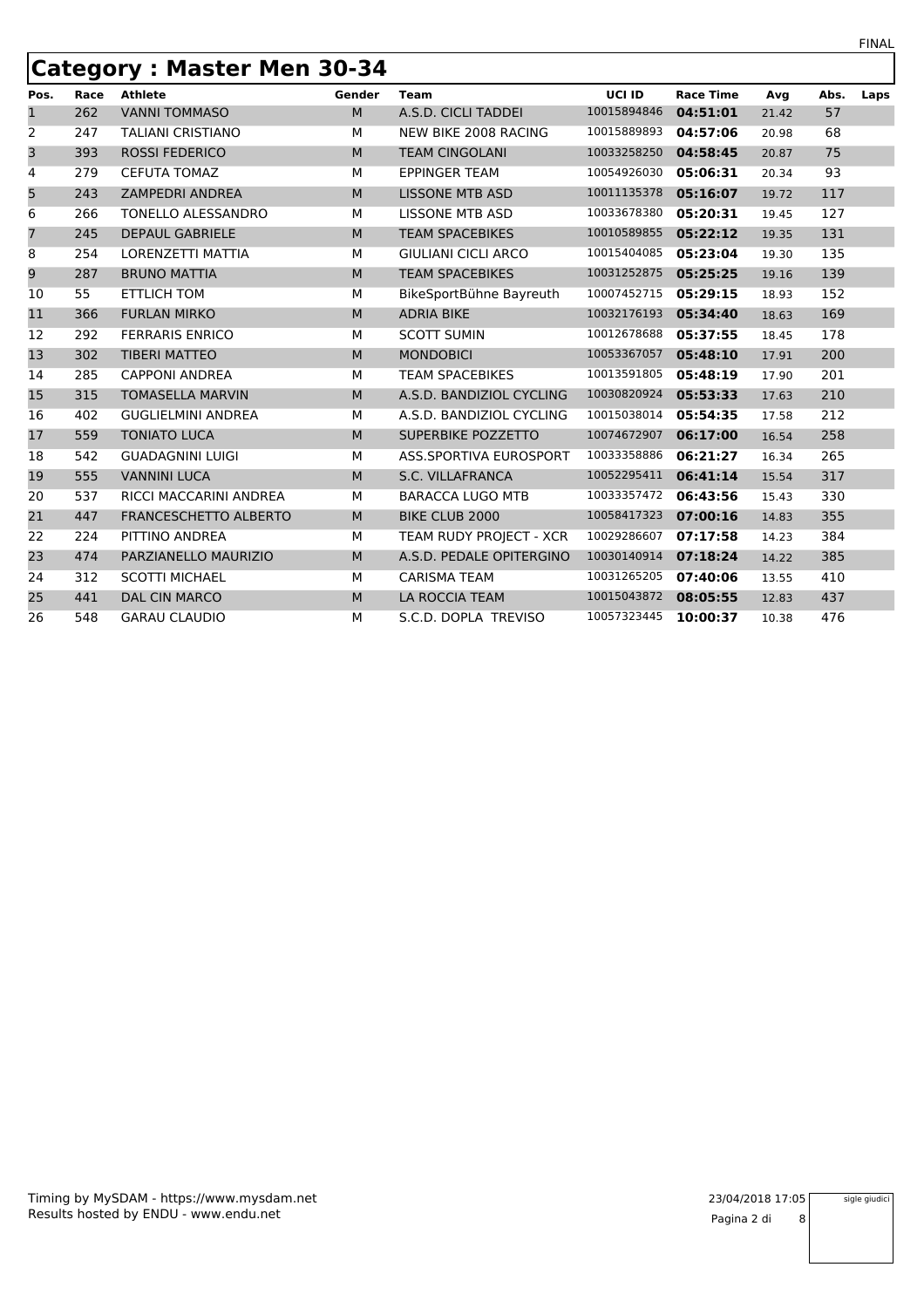## **Category : Master Men 35-39**

| Pos. | Race | <b>Athlete</b>            | Gender    | <b>Team</b>                           | UCI ID      | <b>Race Time</b> | Avg   | Abs. | Laps |
|------|------|---------------------------|-----------|---------------------------------------|-------------|------------------|-------|------|------|
| 1    | 389  | <b>BUSTO RAMOS JAVIER</b> | M         | EXTOL-LA GRAMOLA TEAM                 | 10015935767 | 04:56:52         | 21.00 | 67   |      |
| 2    | 368  | <b>CORSETTI NICOLA</b>    | М         | AVIS PRATOVECCHIO-ERREPI- 10015892927 |             | 04:58:17         | 20.90 | 71   |      |
| 3    | 270  | MONTELATICI LUCA          | ${\sf M}$ | SCOTT-PASQUINI STELLA                 | 10030468286 | 04:58:50         | 20.86 | 76   |      |
| 4    | 307  | MAIUOLO ALESSANDRO        | М         | <b>LISSONE MTB ASD</b>                | 10072606201 | 05:04:43         | 20.46 | 85   |      |
| 5    | 258  | <b>BELLETTI DAVIDE</b>    | M         | <b>MX PROJECT</b>                     | 10006047023 | 05:05:51         | 20.38 | 90   |      |
| 6    | 481  | PAPERINI PATRIZIO         | М         | SCOTT-PASQUINI STELLA                 | 10031919852 | 05:16:36         | 19.69 | 118  |      |
| 7    | 284  | <b>MADASCHI MARCO</b>     | M         | WR COMPOSITI RACING A.S.              | 10008877302 | 05:20:47         | 19.43 | 129  |      |
| 8    | 360  | <b>DEGASPERI IVAN</b>     | М         | <b>GIULIANI CICLI ARCO</b>            | 10003125909 | 05:22:57         | 19.30 | 134  |      |
| 9    | 294  | <b>DRACONE GIOVANNI</b>   | M         | <b>TEAM SPACEBIKES</b>                | 10029856883 | 05:25:42         | 19.14 | 142  |      |
| 10   | 281  | <b>BORGOGNO ANDREA</b>    | М         | <b>TEAM TODESCO</b>                   | 10013945853 | 05:28:10         | 19.00 | 147  |      |
| 11   | 379  | MARROCCO ALESSANDRO       | M         | A.S.D.TEAM FRIULI                     | 10033397888 | 05:40:41         | 18.30 | 183  |      |
| 12   | 325  | LINDIC PRIMOZ             | М         | BikeRepublic                          | 10017570724 | 05:47:00         | 17.97 | 195  |      |
| 13   | 310  | <b>TIBERI ENRICO</b>      | M         | <b>MONDOBICI</b>                      | 10051649248 | 05:48:09         | 17.91 | 199  |      |
| 14   | 568  | <b>CUCINOTTA CLAUDIO</b>  | М         | SPORTWAY CYCLING TEAM                 | 10002349000 | 05:49:07         | 17.86 | 202  |      |
| 15   | 457  | <b>NOLAN ADAM</b>         | ${\sf M}$ |                                       | 10052085546 | 05:50:11         | 17.80 | 203  |      |
| 16   | 348  | <b>LORENZI ELIA</b>       | М         | TEAM 2ACERI A. S.                     | 10075863983 | 05:59:34         | 17.34 | 220  |      |
| 17   | 268  | <b>BRUNI WALTER</b>       | M         | BICI ADVENTURE TEAM A.S.              | 10032089503 | 06:05:03         | 17.08 | 228  |      |
| 18   | 316  | <b>FOSCARINI IGOR</b>     | М         | A.S.D. BANDIZIOL CYCLING              | 10015042761 | 06:06:10         | 17.03 | 233  |      |
| 19   | 501  | <b>GIULIANI MATTEO</b>    | M         | <b>GIULIANI CICLI ARCO</b>            | 10030299144 | 06:07:12         | 16.98 | 237  |      |
| 20   | 556  | <b>BASTONI MATTEO</b>     | М         | S.C. VILLAFRANCA                      | 10031032001 | 06:08:34         | 16.91 | 241  |      |
| 21   | 455  | <b>DAXBERGER PETER</b>    | M         | Vitalmonitor ARBÖ Racing              | 10016220000 | 06:09:27         | 16.87 | 243  |      |
| 22   | 346  | MASOLINO DANIELE          | М         | SAMMARDENCHIA                         | 10002653538 | 06:19:47         | 16.42 | 261  |      |
| 23   | 435  | <b>ANTONIAZZI MARCO</b>   | M         | LA VALLATA MTB-BANCA                  | 10030507288 | 06:21:50         | 16.33 | 268  |      |
| 24   | 319  | <b>STRAULINO DAVIDE</b>   | M         | <b>TEAM GRANZON</b>                   | 10029452921 | 06:25:32         | 16.17 | 277  |      |
| 25   | 462  | <b>CALDART DANIELE</b>    | М         | VIMOTORSPORT A.S.D.                   | 10028730471 | 06:27:40         | 16.08 | 284  |      |
| 26   | 347  | <b>FANTIN GIORGIO</b>     | M         | <b>GCD PEDALE MANZANESE</b>           | 10028726633 | 06:36:10         | 15.74 | 299  |      |
| 27   | 317  | <b>TOSOLINI LUCA</b>      | М         | <b>TEAM GRANZON</b>                   | 10029724521 | 06:36:10         | 15.74 | 300  |      |
| 28   | 546  | <b>BENTOGLIO CRISTIAN</b> | M         | MTB FRANCIACORTA                      | 10030046035 | 06:37:45         | 15.67 | 309  |      |
| 29   | 460  | <b>ZUDINI FURIO</b>       | М         | XC TEAM TRIESTE - ASD                 | 10032185489 | 06:42:11         | 15.50 | 321  |      |
| 30   | 511  | <b>CASCIANELLI MAURO</b>  | M         | TRIONO RACING MEDICAL                 | 10030470613 | 06:42:24         | 15.49 | 322  |      |
| 31   | 321  | <b>MIANI MICHELE</b>      | М         | <b>TEAM GRANZON</b>                   | 10030401905 | 06:42:33         | 15.49 | 326  |      |
| 32   | 350  | <b>TAGLIAFERRI FULVIO</b> | M         | TEAM 2ACERI A. S.                     | 10030444947 | 07:03:36         | 14.72 | 361  |      |
| 33   | 329  | RIZZI NICOLA              | М         | S.C. ALA                              | 10032252783 | 07:08:09         | 14.56 | 371  |      |
| 34   | 446  | SANAPO MICHELE            | M         | XC TEAM TRIESTE - ASD                 | 10051062804 | 08:02:12         | 12.93 | 432  |      |
| 35   | 418  | <b>CURADINI BRUNO</b>     | М         | S.C. VILLAFRANCA                      | 10031065949 | 08:03:32         | 12.89 | 434  |      |
| 36   | 497  | <b>TESSER LUCA</b>        | M         | <b>CROCETTA BIKE TEAM</b>             | 10077411741 | 08:11:11         | 12.69 | 439  |      |
| 37   | 337  | <b>BOLLA ALBERTO</b>      | м         | <b>CARNIA BIKE</b>                    | 10006250218 | 08:12:55         | 12.65 | 442  |      |
| 38   | 557  | <b>LUGINI FRANCO</b>      | М         | A.S.D. MONTICELLI BIKE                | 10032293102 | 08:13:18         | 12.64 | 443  |      |
| 39   | 356  | PANICI ERMANNO            | м         | MTB ITALIA-HOT ROCK                   | 10029044208 | 08:49:44         | 11.77 | 458  |      |
| 40   | 463  | <b>VINCENZI ANDREA</b>    | M         | <b>CROCETTA BIKE TEAM</b>             | 10034067794 | 09:01:16         | 11.52 | 467  |      |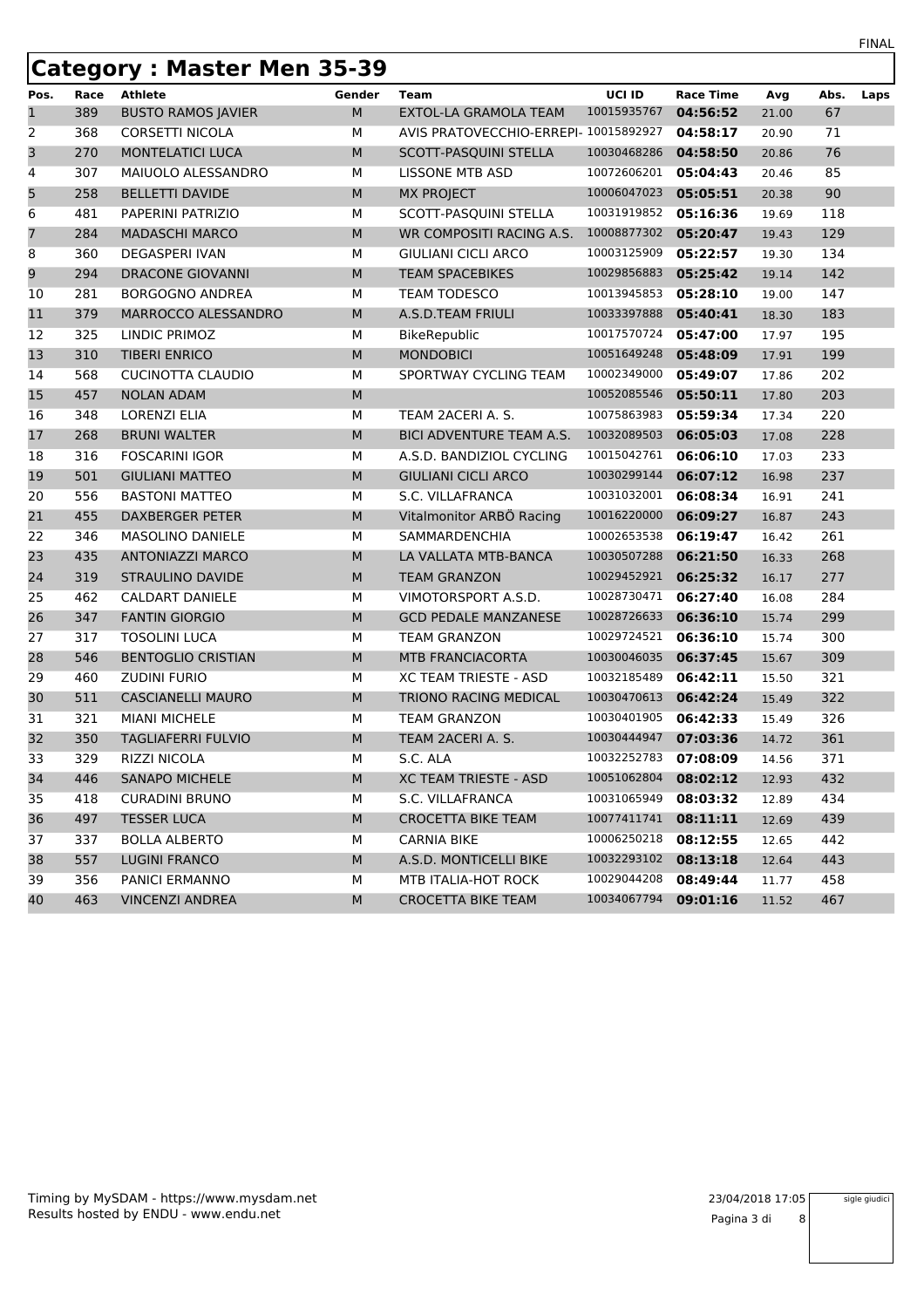|                 |      | <b>Category: Master Men 40-44</b> |        |                                             |                      |                  |       |      |      |
|-----------------|------|-----------------------------------|--------|---------------------------------------------|----------------------|------------------|-------|------|------|
| Pos.            | Race | <b>Athlete</b>                    | Gender | Team                                        | UCI ID               | <b>Race Time</b> | Avg   | Abs. | Laps |
| 1               | 513  | CÍA APEZTEGUIA PATXI              | М      | Izquierdo ibañez-orbea                      | Esp09091978          | 04:51:13         | 21.41 | 58   |      |
| $\overline{2}$  | 253  | <b>MONTANARI FABIO</b>            | M      | <b>LISSONE MTB ASD</b>                      | 10010584195          | 05:04:42         | 20.46 | 84   |      |
| 3               | 505  | <b>HAUSLEITNER JOSEF</b>          | М      | <b>RC-TRI-RUN ATUS Weiz</b>                 | 10010670990          | 05:06:45         | 20.32 | 97   |      |
| 4               | 244  | <b>LANCIONI DANIELE</b>           | M      | <b>TEAM PARKPRE</b>                         | 10031990277          | 05:08:39         | 20.20 | 100  |      |
| 5               | 251  | PAVIOLO PAOLO                     | м      | <b>SCOTT RACING TEAM</b>                    | 10015047007          | 05:09:13         | 20.16 | 101  |      |
| 6               | 408  | <b>ZANIER MAURO</b>               | M      | SPEZZOTTO BIKE TEAM                         | 10028614071          | 05:09:43         | 20.13 | 104  |      |
| 7               | 242  | <b>DINALE DAVIDE</b>              | М      | <b>TEAM SPACEBIKES</b>                      | 10009988051          | 05:12:18         | 19.96 | 110  |      |
| 8               | 383  | <b>CALCAGNO FRANCESCO</b>         | M      | <b>NEW BIKE 2008 RACING</b>                 | 10032113145          | 05:17:59         | 19.60 | 122  |      |
| 9               | 309  | MARTELLA ALFREDO                  | М      | MC2 BIKE                                    | 10029329952          | 05:20:00         | 19.48 | 126  |      |
| 10              | 223  | <b>DAPRETTO GIANPIERO</b>         | M      | A.S.D.FEDERCLUB TRIESTE S. 10028497368      |                      | 05:22:57         | 19.30 | 133  |      |
| 11              | 572  | <b>AITI STEFANO</b>               | м      | CARISMA TEAM                                | 10080232926          | 05:28:41         | 18.97 | 150  |      |
| 12              | 422  | PFLÜGER MICHAEL                   | M      | <b>SV Reudern</b>                           | 10045728107          | 05:29:20         | 18.93 | 154  |      |
| 13              | 265  | <b>MINIERI DIEGO</b>              | М      | A.S.D.TEAM FRIULI                           | 10011204793          | 05:31:14         | 18.82 | 160  |      |
| 14              | 275  | <b>TUCCERI CIMINI MAURO</b>       | M      | AVEZZANO CYCLING TEAM                       | 10029040871          | 05:37:13         | 18.49 | 176  |      |
| 15              | 577  | RODODENDRO FABIO                  | М      | <b>CAPOLIVERI BIKE PARK</b>                 | 10077403758          | 05:40:32         | 18.31 | 180  |      |
| 16              | 507  | <b>BECK MARKUS</b>                | M      | Bike Friends Salzburg - ASKÖ BDR 27552      |                      | 05:40:52         | 18.29 | 185  |      |
| 17              | 386  | <b>FUCCELLI NICO</b>              | м      | A.S.D. CICLI TADDEI                         | 10076965743          | 05:46:29         | 17.99 | 194  |      |
| 18              | 380  | <b>REMEIKA ARTURAS</b>            | M      | <b>LITUANIA</b>                             | 10060661255          | 05:54:23         | 17.59 | 211  |      |
| 19              | 332  | DEL PICCOLO ANDREA                | М      | SPORTWAY CYCLING TEAM                       | 10015037812          | 06:03:37         | 17.14 | 226  |      |
| 20              | 458  | <b>FABBRONI GIAN LUCA</b>         | M      | <b>TEAM ZEROBIKE</b>                        | 10015042155          | 06:08:59         | 16.90 | 242  |      |
| 21              | 436  | <b>VALENTIN BENOIT</b>            | М      | VC LA POMME MARSEILLE                       | 10005545148          | 06:21:06         | 16.36 | 262  |      |
| 22              | 476  | MATTIUZZO CHRISTIAN               | M      | TEAM RUDY PROJECT - XCR                     | 10029664095          | 06:22:14         | 16.31 | 270  |      |
| 23              | 374  | <b>BUSETTI MIRKO</b>              | м      | PREDAIA BIKE TEAM A.S.D.                    | 10033603713          | 06:25:32         | 16.17 | 276  |      |
| 24              | 361  | <b>FATTORELLI MARCO</b>           | M      | <b>GIULIANI CICLI ARCO</b>                  | 10029116653          | 06:26:13         | 16.14 | 279  |      |
| 25              | 210  | <b>INGENITO ALESSANDRO</b>        | М      | CYCLE LAB A.S.D.                            | 10029837382          | 06:32:57         | 15.86 | 290  |      |
| 26              | 514  | <b>MALANO MASSIMILIANO</b>        | M      | <b>GRANBIKE VELO CLUB ASD</b>               | 10031902977          | 06:35:24         | 15.77 | 293  |      |
| 27              | 500  | <b>HROZEK STEPHAN</b>             | М      | SPORTFREUNDE PUCHHEIM                       | 10079105302          | 06:36:17         | 15.73 | 301  |      |
| 28              | 340  | <b>MARCHETTI ANDREA</b>           | M      | WET LIFE RIDOTTIALLOSSO                     | 10030729681          | 06:37:14         | 15.69 | 305  |      |
| 29              | 213  | PRADELLA PAOLO                    | М      | <b>ZERO 5 BIKE TEAM</b>                     | 10029525972          | 06:37:52         | 15.67 | 310  |      |
| 30              | 320  | <b>ROSSI FABRIZIO</b>             | M      | <b>TEAM GRANZON</b>                         | 10033701925          | 06:42:32         | 15.49 | 325  |      |
| 31              | 375  | <b>FEDRIGO PAOLO</b>              | М      | SPEZZOTTO BIKE TEAM                         | 10033390717          | 06:46:00         | 15.35 | 333  |      |
| 32              | 349  | PEDUZZI ROBERTO                   | M      | TEAM 2ACERI A. S.                           | 10030738270          | 06:47:43         | 15.29 | 337  |      |
| $\overline{33}$ | 544  | DAL BELLO DEMIS                   | M      | ASS.SPORTIVA EUROSPORT 10031409691 07:06:25 |                      |                  | 14.62 | 368  |      |
| 34              | 401  | <b>MANIAGO PIERO</b>              | M      | A.S.D. BANDIZIOL CYCLING                    | 10028853541 07:24:05 |                  | 14.04 | 394  |      |
| 35              | 333  | <b>MAZGON STEFANO</b>             | м      | BEERBANTY FACTORY                           | 10006251834          | 07:40:20         | 13.54 | 412  |      |
| 36              | 334  | PIZZONI ALESSIO                   | М      | <b>BEERBANTY FACTORY</b>                    | 10030625005          | 07:47:26         | 13.34 | 415  |      |
| 37              | 353  | ZANETTI PAOLO                     | м      | MTB ITALIA-HOT ROCK                         | 10002816216          | 07:50:23         | 13.25 | 417  |      |
| 38              | 524  | <b>MANTOVANI ALESSANDRO</b>       | M      | <b>BARACCA LUGO MTB</b>                     | 10063135765          | 08:01:35         | 12.94 | 428  |      |
| 39              | 467  | <b>CASARIN VALTER</b>             | М      | BIKE CLUB 2000                              | 10075591676          | 08:12:00         | 12.67 | 441  |      |
| 40              | 466  | <b>FRANZIN ALESSIO</b>            | М      | <b>BIKE CLUB 2000</b>                       | 10075599255          | 08:44:34         | 11.88 | 456  |      |
| 41              | 480  | <b>FORLIN DARIO</b>               | М      | BIKE CLUB 2000                              | 10059347311 08:51:32 |                  | 11.73 | 459  |      |

sigle giudici

FINAL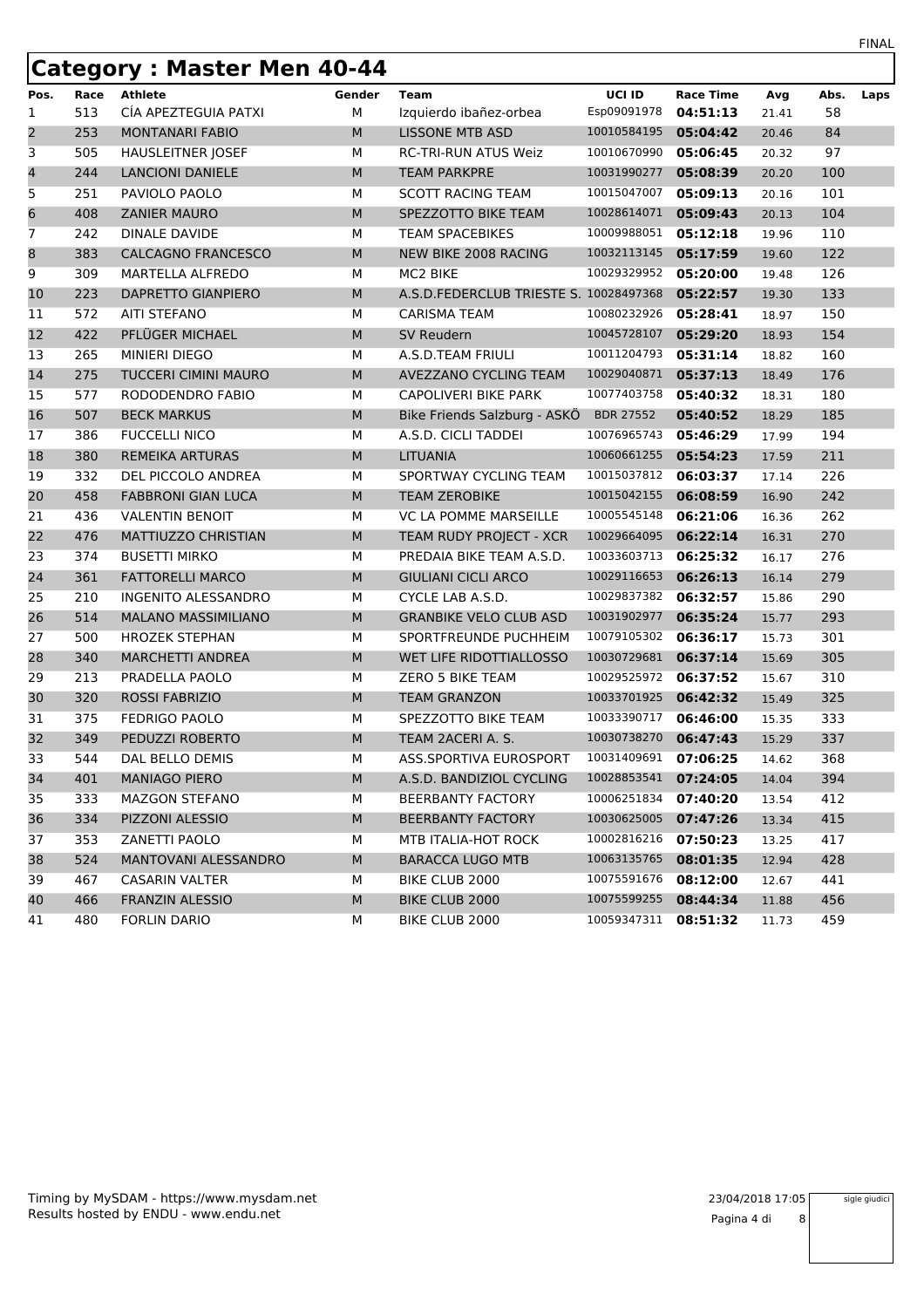#### **Category : Master Men 45-49**

|      | ∍    | .                              |        |                                      |                      |                  |       |      |      |
|------|------|--------------------------------|--------|--------------------------------------|----------------------|------------------|-------|------|------|
| Pos. | Race | <b>Athlete</b>                 | Gender | <b>Team</b>                          | <b>UCI ID</b>        | <b>Race Time</b> | Avg   | Abs. | Laps |
| 1    | 273  | ROVERA LUCA                    | M      | WR COMPOSITI RACING A.S. 10011850350 |                      | 05:04:58         | 20.44 | 86   |      |
| 2    | 426  | <b>REINISCH KLAUS</b>          | м      | Focus RAPIRO Racing                  | 10008175262          | 05:09:17         | 20.16 | 103  |      |
| 3    | 274  | SEMOLI ALESSIO                 | M      | SCOTT-PASQUINI STELLA                | 10028762908          | 05:12:27         | 19.95 | 111  |      |
| 4    | 272  | PRATI ETTORE                   | м      | MDL RACING CREW A.S.D.               | 10030452829          | 05:20:59         | 19.42 | 130  |      |
| 5    | 417  | <b>VITALI ALBERTO</b>          | M      | <b>TEAM CINGOLANI</b>                | 10012000294          | 05:25:55         | 19.13 | 143  |      |
| 6    | 464  | <b>DIONISI MASSIMILIANO</b>    | М      | EL CORIDOR TEAM                      | 10006934066          | 05:28:42         | 18.97 | 151  |      |
| 7    | 335  | <b>EHRMANN OSWALD</b>          | M      | Zwillingscraft / BMW SG              | 10052824665          | 05:31:37         | 18.80 | 162  |      |
| 8    | 529  | <b>MESSANO DANIELE</b>         | м      | TUTTO BIKE TEAM KONA                 | 10050700466          | 05:31:46         | 18.79 | 163  |      |
| 9    | 293  | <b>FERRERI MARCO</b>           | M      | <b>TEAM SPACEBIKES</b>               | 10051661170          | 05:34:25         | 18.64 | 166  |      |
| 10   | 438  | PAVAN DINO                     | м      | TEAM RUDY PROJECT - XCR              | 10029436349          | 05:34:32         | 18.64 | 167  |      |
| 11   | 391  | ARIAS VILLAJOS MIGUEL<br>ANGEL | M      | EXTOL-LA GRAMOLA TEAM                | 10038849389          | 05:34:38         | 18.63 | 168  |      |
| 12   | 215  | <b>CLARINI FREDDY</b>          | м      | A.S.D.TEAM FRIULI                    | 10015041751          | 05:34:43         | 18.63 | 170  |      |
| 13   | 211  | <b>GIUSEPPIN SERGIO</b>        | M      | DELIZIA BIKE TEAM -                  | 10028666110          | 05:40:33         | 18.31 | 181  |      |
| 14   | 407  | <b>GALLINA MICHELE</b>         | м      | ASD BIKE TEAM 53.3                   | 10014131870          | 05:40:43         | 18.30 | 184  |      |
| 15   | 338  | <b>MACCAN ADRIANO</b>          | M      | ASD BIKE TEAM 53.3                   | 10028762807          | 05:56:37         | 17.48 | 218  |      |
| 16   | 478  | <b>DELLA RICCA CLAUDIO</b>     | м      | <b>TEAM ZEROBIKE</b>                 | 10015039024          | 06:01:25         | 17.25 | 222  |      |
| 17   | 216  | LEONARDUZZI MARTINO            | M      | A.S.D.TEAM FRIULI                    | 10028576281          | 06:05:28         | 17.06 | 229  |      |
| 18   | 330  | <b>ZOSSI FABRIZIO</b>          | М      | SPORTWAY CYCLING TEAM                | 10015040640          | 06:09:34         | 16.87 | 244  |      |
| 19   | 358  | <b>TOSOLINI TIZIANO</b>        | M      | <b>GCD PEDALE MANZANESE</b>          | 10015048825          | 06:12:35         | 16.73 | 249  |      |
| 20   | 359  | <b>BERLANDA IVAN</b>           | м      | <b>GIULIANI CICLI ARCO</b>           | 10029185967          | 06:26:13         | 16.14 | 278  |      |
| 21   | 371  | <b>BELOTTI FABIO</b>           | M      | <b>TEAM SPACEBIKES</b>               | 10008980665          | 06:26:26         | 16.13 | 280  |      |
| 22   | 394  | <b>GIULIANI MASSIMILIANO</b>   | м      | A.S.D. CICLI TADDEI                  | 10058721053          | 06:31:50         | 15.91 | 289  |      |
| 23   | 566  | <b>BARONI ALESSANDRO</b>       | M      | SPEZZOTTO BIKE TEAM                  | 10032344228          | 06:33:49         | 15.83 | 292  |      |
| 24   | 570  | DI GIORGIO ALBERTO             | М      | AVEZZANO CYCLING TEAM                | 10029891441          | 06:38:15         | 15.65 | 311  |      |
| 25   | 445  | <b>MAZZER FABIO</b>            | M      | ASD TECNO BIKE TEAM K2               | 10051271554          | 06:42:38         | 15.48 | 327  |      |
| 26   | 413  | <b>SANTI ATTILIO</b>           | м      | TEAM RUDY PROJECT - XCR              | 10015038822          | 06:49:51         | 15.21 | 343  |      |
| 27   | 526  | <b>SFORZIN GIANLUCA</b>        | M      | <b>CICLI GAI CHIERI</b>              | 10033388693          | 07:00:21         | 14.83 | 356  |      |
| 28   | 382  | <b>ROSI CLAUDIO</b>            | м      | NEW BIKE 2008 RACING                 | 10033575017          | 07:04:04         | 14.70 | 365  |      |
| 29   | 342  | <b>MARCHETTA LUIGI</b>         | M      | LUGAGNANO OFF ROAD                   | 10032515895          | 07:09:30         | 14.51 | 374  |      |
| 30   | 508  | MARZINA KLAUS JORG             | М      | SIG Koblenz MTB-Racing               | 10074134858          | 07:09:43         | 14.51 | 375  |      |
| 31   | 469  | <b>ANGELI ANDREA</b>           | M      | <b>TEAM ZEROBIKE</b>                 | 10032420616          | 07:18:33         | 14.22 | 387  |      |
| 32   | 218  | <b>FAVRETTI WALTER</b>         | М      | ASD BIKE TEAM 53.3                   | 10048327202          | 07:32:45         | 13.77 | 407  |      |
| 33   | 472  | CARAVELLO MELI MASSIMO         | М      | TRIVIUM - FROGGY TEAM                | 10051661776 07:48:41 |                  | 13.30 | 416  |      |
| 34   | 344  | <b>BREMBILLA PAOLO CARLO</b>   | м      | BOTTANUCO MTB A.S.D.                 | 10032514683 07:51:10 |                  | 13.23 | 418  |      |
| 35   | 451  | <b>DRI GIULIO</b>              | М      | TRIVIUM - FROGGY TEAM                | 10073822088          | 07:56:48         | 13.07 | 421  |      |
| 36   | 470  | <b>LANDO SIMONE</b>            | м      | <b>TEAM ZEROBIKE</b>                 | 10032421020          | 07:58:04         | 13.04 | 423  |      |
| 37   | 545  | <b>BERGAMIN ANDREA</b>         | М      | ASS.SPORTIVA EUROSPORT               | 10030286010          | 07:58:25         | 13.03 | 425  |      |
| 38   | 465  | MILANI VITTORIO                | м      | SUPERBIKE POZZETTO                   | 10031513159          | 08:22:10         | 12.41 | 450  |      |
| 39   | 489  | <b>AZZALI CRISTIANO</b>        | M      | TEAM LA VERDE A.S.D.                 | 10048252026          | 09:12:39         | 11.28 | 471  |      |
| 40   | 490  | <b>CORTI MASSIMILIANO</b>      | М      | TEAM LA VERDE A.S.D.                 | 10031901866          | 09:12:40         | 11.28 | 472  |      |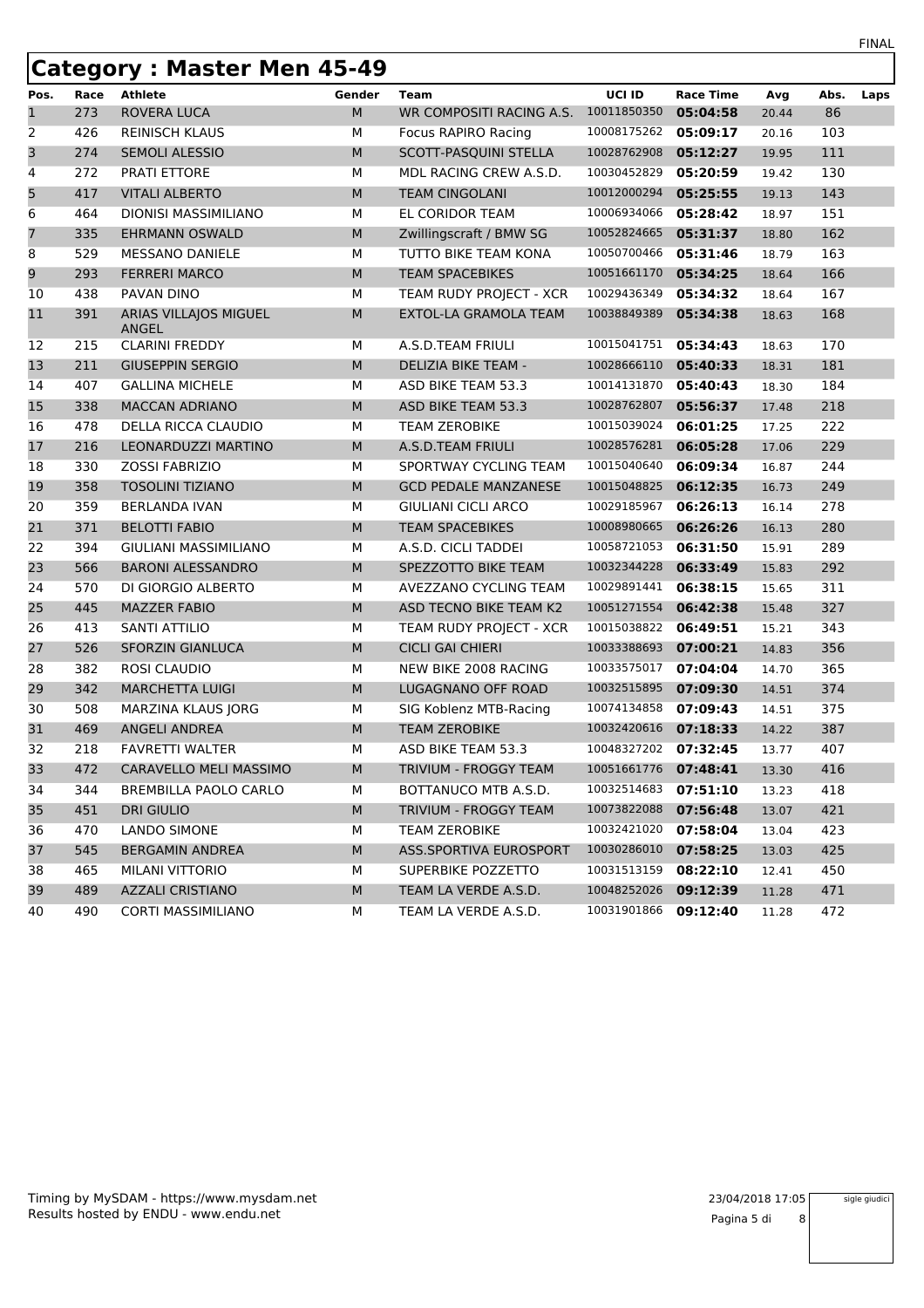|      |      | <b>Category: Master Men 50-54</b> |        |                                        |                      |                  |       |      |      |
|------|------|-----------------------------------|--------|----------------------------------------|----------------------|------------------|-------|------|------|
| Pos. | Race | <b>Athlete</b>                    | Gender | <b>Team</b>                            | UCI ID               | <b>Race Time</b> | Avg   | Abs. | Laps |
| 1    | 261  | PARODI ALFONSO                    | M      | PB CARBOBIKE O'CLOCK                   | 10015037711          | 05:05:01         | 20.44 | 87   |      |
| 2    | 271  | MOROZZI NICOLA                    | м      | TUTTO BIKE TEAM KONA                   | 10015046401          | 05:12:16         | 19.96 | 109  |      |
| 3    | 290  | PENDINI ANDREA                    | M      | <b>CORRATEC MTB RACING</b>             | 10028659339          | 05:20:41         | 19.44 | 128  |      |
| 4    | 454  | <b>REITZ GUNTER</b>               | M      | Firebike Handelshof                    | 10005946181          | 05:25:29         | 19.15 | 140  |      |
| 5    | 351  | MARIUZZO GIANFRANCO               | M      | ASD MTBSANTAMARINELLA                  | 10028796149          | 05:29:19         | 18.93 | 153  |      |
| 6    | 288  | SOLAGNA MAURIZIO<br>TARQUINIO     | м      | WR COMPOSITI RACING A.S.               | 10008877403          | 05:29:20         | 18.93 | 155  |      |
| 7    | 283  | <b>REDAELLI ROBERTO</b>           | M      | <b>TEAM SPACEBIKES</b>                 | 10011808116          | 05:31:21         | 18.81 | 161  |      |
| 8    | 217  | CANDIDO CLAUDIO                   | м      | ASD BIKE TEAM 53.3                     | 10014497137          | 05:35:05         | 18.60 | 172  |      |
| 9    | 416  | <b>BONFANTI LUIGI</b>             | M      | TEAM BICIAIO A.S.D.                    | 10008924687          | 05:42:13         | 18.22 | 189  |      |
| 10   | 428  | RISTOVSKI ZORAN                   | м      | Velo-M Macedonia                       | 10012802970          | 06:06:02         | 17.03 | 231  |      |
| 11   | 525  | PIATESI STEFANO                   | M      | <b>BARACCA LUGO MTB</b>                | 10074324616          | 06:06:56         | 16.99 | 236  |      |
| 12   | 406  | PERIN PIERLUIGI                   | М      | ASD BIKE TEAM 53.3                     | 10015047209          | 06:09:53         | 16.85 | 245  |      |
| 13   | 521  | PELO MASSIMILIANO                 | M      | TUTTO BIKE TEAM KONA                   | 10075870552          | 06:16:32         | 16.56 | 254  |      |
| 14   | 214  | <b>GIANNETTI GIANCARLO</b>        | М      | <b>ZERO 5 BIKE TEAM</b>                | 10028694200          | 06:16:38         | 16.55 | 255  |      |
| 15   | 415  | <b>BERTON MASSIMO</b>             | M      | <b>ACIDO LATTICO TEAM</b>              | 10032710707          | 06:22:20         | 16.31 | 271  |      |
| 16   | 530  | <b>GAJ TRIPIANO CARLO</b>         | М      | A.S. DILETTANTISTICA                   | 10029577405          | 06:26:41         | 16.12 | 281  |      |
| 17   | 539  | <b>BRUNETTI GIOVANNI</b>          | M      | <b>BARACCA LUGO MTB</b>                | 10033357068          | 06:28:20         | 16.05 | 285  |      |
| 18   | 318  | <b>ROMAN DANIELE</b>              | М      | A.S.D.FEDERCLUB TRIESTE S. 10015038226 |                      | 06:28:39         | 16.04 | 286  |      |
| 19   | 414  | <b>PUIATTI FIORENZO</b>           | M      | <b>ACIDO LATTICO TEAM</b>              | 10015041246          | 06:35:31         | 15.76 | 295  |      |
| 20   | 363  | <b>FURLAN ETTORE</b>              | м      | <b>ADRIA BIKE</b>                      | 10032081722          | 06:35:45         | 15.75 | 297  |      |
| 21   | 549  | PINKNEY GRAHAM                    | M      |                                        | 10075452139          | 06:37:34         | 15.68 | 308  |      |
| 22   | 343  | ANTONAZZO FRANCESCO               | М      | TEAM TREK-SELLE SAN                    | 10015041347          | 06:42:03         | 15.51 | 320  |      |
| 23   | 370  | <b>BERIA DANIELE</b>              | M      | <b>ADRIA BIKE</b>                      | 10031075750          | 06:42:29         | 15.49 | 324  |      |
| 24   | 221  | SACILOTTO SERGIO                  | М      | DELIZIA BIKE TEAM -                    | 10052986838          | 06:49:04         | 15.24 | 341  |      |
| 25   | 377  | <b>GALLINA FRANCO</b>             | M      | <b>CROCETTA BIKE TEAM</b>              | 10031899240          | 06:53:13         | 15.09 | 347  |      |
| 26   | 362  | RIVA GIOVANNI GIACINTO            | М      | <b>GEFO</b>                            | 10031073225          | 06:55:31         | 15.00 | 350  |      |
| 27   | 431  | <b>BERBENNI SILVANO</b>           | M      | ALTA VALTELLINA BIKE ASD               | 10032513673          | 07:00:40         | 14.82 | 358  |      |
| 28   | 314  | <b>CALLIGARIS IVALDI</b>          | М      | A.S.D. BANDIZIOL CYCLING               | 10031157996          | 07:08:04         | 14.56 | 370  |      |
| 29   | 527  | <b>BOVE CLAUDIO</b>               | M      | <b>CICLI GAI CHIERI</b>                | 10012000601          | 07:22:04         | 14.10 | 391  |      |
| 30   | 528  | <b>NEGRO LORENZO</b>              | м      | <b>CICLI GAI CHIERI</b>                | 10030103629          | 07:22:04         | 14.10 | 392  |      |
| 31   | 336  | <b>GORELLA EZIO</b>               | M      | <b>MBC TRIESTE</b>                     | 10075602689          | 07:25:55         | 13.98 | 395  |      |
| 32   | 531  | MERLO SILVIO GIOVANNI             | М      | A.S. DILETTANTISTICA                   | 10033317864 07:27:42 |                  | 13.92 | 398  |      |
| 33   | 410  | <b>CARRETTA LUCIO</b>             | M      | SUPERBIKE POZZETTO                     | 10029868001 07:32:39 |                  | 13.77 | 406  |      |
| 34   | 503  | <b>ZUNNUI NICOLA</b>              | М      | LISSONE MTB ASD                        | 10032226616          | 07:43:03         | 13.46 | 413  |      |
| 35   | 468  | <b>MARCHETTO MICHELE</b>          | M      | <b>TEAM ZEROBIKE</b>                   | 10032421323          | 07:58:04         | 13.04 | 424  |      |
| 36   | 543  | VACCARI GIANFRANCO                | М      | ASS.SPORTIVA EUROSPORT                 | 10029375826          | 07:58:25         | 13.03 | 426  |      |
| 37   | 538  | <b>GALAMINI MAURO</b>             | M      | <b>BARACCA LUGO MTB</b>                | 10074261261          | 08:01:35         | 12.95 | 427  |      |
| 38   | 396  | <b>CONTARINI PAOLO</b>            | м      | <b>BARACCA LUGO MTB</b>                | 10054516812          | 08:01:35         | 12.94 | 429  |      |
| 39   | 574  | <b>GORZA CLAUDIO</b>              | M      | <b>BEERBANTY FACTORY</b>               | 10033120935          | 08:01:46         | 12.94 | 430  |      |
| 40   | 535  | RICCI MACCARINI GIAN LUCA         | М      | <b>BARACCA LUGO MTB</b>                | 10074327343          | 08:13:46         | 12.63 | 445  |      |
| 41   | 488  | <b>VECCHI GREGORIO</b>            | M      | <b>BARACCA LUGO MTB</b>                | 10076989587          | 08:19:01         | 12.49 | 449  |      |
| 42   | 404  | DE ROSSI CARLO                    | м      | ASD BIKE TEAM 53.3                     | 10033094259          | 08:22:16         | 12.41 | 451  |      |
| 43   | 432  | <b>ESPOSITO DIDIER</b>            | M      | AC MARSEILLE EST                       | 10024231893          | 08:27:15         | 12.29 | 454  |      |
| 44   | 477  | MELLINA ADRIANO                   | М      | ACIDO LATTICO TEAM                     | 10033356866          | 08:54:06         | 11.67 | 461  |      |
| 45   | 345  | <b>TINAZZI ETTORE</b>             | M      | S.C.D. DOPLA TREVISO                   | 10028812317          | 08:55:12         | 11.65 | 462  |      |
| 46   | 561  | RISTORI ALESSANDRO                | М      | A.S.D. MTB GRANFONDO                   | 10074338053          | 08:57:52         | 11.59 | 466  |      |
| 47   | 551  | CAPPELLOTTO STEFANO               | M      | S.C.D. DOPLA TREVISO                   | 10033120733          | 09:01:59         | 11.50 | 468  |      |

sigle giudici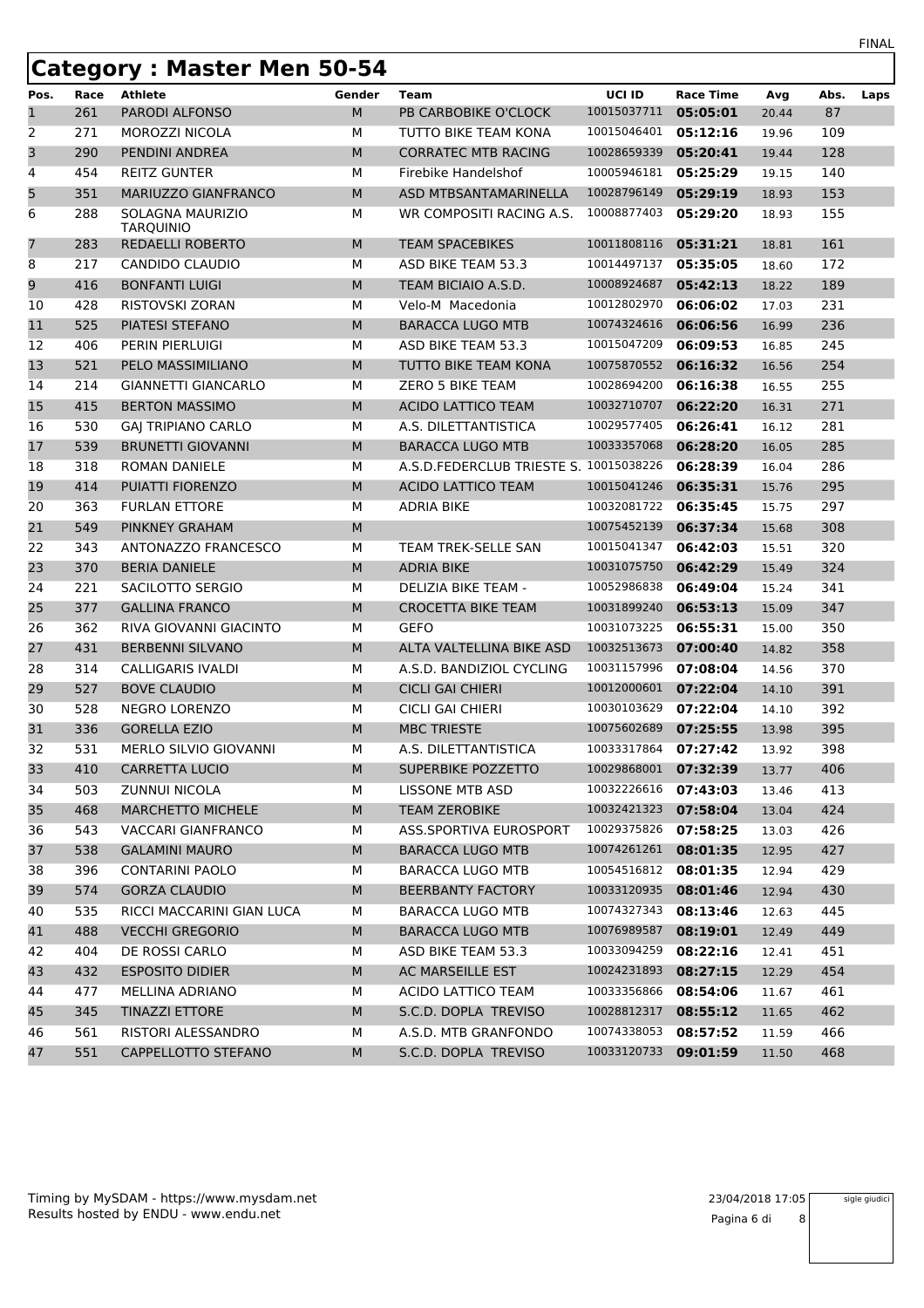### **Category : Master Men 55-59**

| Pos.                    | Race | <b>Athlete</b>            | Gender    | <b>Team</b>                           | <b>UCI ID</b> | <b>Race Time</b> | Avg   | Abs. | Laps |
|-------------------------|------|---------------------------|-----------|---------------------------------------|---------------|------------------|-------|------|------|
| 1                       | 238  | <b>BALL MATTHIAS</b>      | М         | Katrin Schwing Trek Team              | 10003445201   | 05:06:43         | 20.33 | 96   |      |
| 2                       | 259  | PERINI GILBERTO           | ${\sf M}$ | AVIS PRATOVECCHIO-ERREPI- 10005577379 |               | 05:09:44         | 20.13 | 105  |      |
| $\overline{\mathbf{3}}$ | 434  | <b>BRZOZKA JACEK</b>      | M         | UCI MTB TEAM JBG-2                    | 10007312164   | 05:32:04         | 18.77 | 164  |      |
| 4                       | 260  | <b>BERLUSCONI MASSIMO</b> | M         | <b>TEAM SPACEBIKES</b>                | 10011125173   | 05:32:11         | 18.77 | 165  |      |
| 5                       | 453  | <b>NESTLER JOSEF</b>      | M         | <b>KL SPORT MOST</b>                  | 10048045090   | 05:41:58         | 18.23 | 188  |      |
| 6                       | 352  | <b>FELTRE MICHELE</b>     | М         | ASD MTBSANTAMARINELLA                 | 10005577884   | 05:53:04         | 17.66 | 208  |      |
| 7                       | 554  | <b>MORO WALTER</b>        | M         | <b>LEONES TREVISO</b>                 | 10014132476   | 06:03:14         | 17.16 | 224  |      |
| 8                       | 482  | <b>BRENELLI CARLO</b>     | М         | TORPADO-S DTIROL MTB                  | 10028566278   | 06:05:47         | 17.04 | 230  |      |
| 9                       | 372  | <b>CAPPONI ROBERTO</b>    | ${\sf M}$ | <b>TEAM SPACEBIKES</b>                | 10013593017   | 06:33:34         | 15.84 | 291  |      |
| 10                      | 397  | <b>ACUTO RICCARDO</b>     | M         | ALPINA-BIKECAFE                       | 10028991159   | 06:35:25         | 15.77 | 294  |      |
| 11                      | 550  | <b>GURSCHLER GEORG</b>    | ${\sf M}$ | <b>CROCETTA BIKE TEAM</b>             | 10028729360   | 06:36:05         | 15.74 | 298  |      |
| 12                      | 341  | <b>ZONTA DANIELE</b>      | M         | <b>MB TEAM MACRO</b>                  | 10029580839   | 06:36:22         | 15.73 | 302  |      |
| 13                      | 400  | <b>INDELICATO MARIO</b>   | M         | <b>BICI CAMOGLI GOLFO</b>             | 10012187123   | 06:40:45         | 15.56 | 313  |      |
| 14                      | 576  | <b>VELYCHKO TOMAS</b>     | М         |                                       | 10075830843   | 06:40:45         | 15.56 | 314  |      |
| 15                      | 219  | SPEZZOTTO MAURO           | M         | MTB MAISTRAKI                         | 10030023302   | 06:41:56         | 15.51 | 319  |      |
| 16                      | 516  | <b>BUZZIN FERNANDO</b>    | M         | ASD WILD PURCIT TEAM                  | 10028727037   | 06:42:26         | 15.49 | 323  |      |
| 17                      | 484  | <b>CERAMICOLI MICHELE</b> | M         | A.S.D. CRT CICLOTIME                  | 10029572149   | 06:46:22         | 15.34 | 334  |      |
| 18                      | 430  | <b>BROGLIA ALAIN</b>      | M         | <b>ACME</b>                           | 10025156528   | 06:48:43         | 15.25 | 338  |      |
| 19                      | 532  | <b>CASSANI GIANCARLO</b>  | M         | <b>BARACCA LUGO MTB</b>               | 10015042256   | 07:03:44         | 14.71 | 362  |      |
| 20                      | 220  | <b>BARLASSINA GUIDO</b>   | М         | <b>ACIDO LATTICO TEAM</b>             | 10014130860   | 07:03:56         | 14.71 | 363  |      |
| 21                      | 448  | <b>DISSEGNA SERGIO</b>    | M         | ASD BIKE TEAM 53.3                    | 10029081893   | 07:05:45         | 14.64 | 367  |      |
| 22                      | 518  | ROSSETTI MORENO           | M         | ASD IT ARMY C.T.                      | 10050278821   | 07:26:41         | 13.96 | 396  |      |
| 23                      | 405  | <b>MARCHETTI PAOLO</b>    | ${\sf M}$ | ASD BIKE TEAM 53.3                    | 10033606945   | 07:32:26         | 13.78 | 402  |      |
| 24                      | 541  | <b>IUZZOLINO VITO</b>     | M         | <b>BARACCA LUGO MTB</b>               | 10074374328   | 07:32:36         | 13.77 | 403  |      |
| 25                      | 357  | <b>PAGNONCELLI LUIGI</b>  | ${\sf M}$ | BOTTANUCO MTB A.S.D.                  | 10030194565   | 07:57:05         | 13.07 | 422  |      |
| 26                      | 419  | <b>HENSE ADOLF</b>        | M         | TEAM ZWEIRAD JANGER                   | 10051395129   | 08:15:02         | 12.59 | 447  |      |
| 27                      | 479  | <b>SIMONATO CARLO</b>     | ${\sf M}$ | <b>BIKE CLUB 2000</b>                 | 10029878509   | 08:51:32         | 11.73 | 460  |      |
| 28                      | 564  | <b>CERETTI LUCA</b>       | M         | TEAM ISONZO AMATORI A.S. 10031318048  |               | 09:04:59         | 11.44 | 469  |      |

# **Category : Master Men 60-64**

| Pos. | Race | <b>Athlete</b>            | Gender | <b>Team</b>                           | UCI ID      | <b>Race Time</b> | Avq   | Abs. | Laps |
|------|------|---------------------------|--------|---------------------------------------|-------------|------------------|-------|------|------|
| 1    | 504  | MILANETTO MASSIMO         | M      | A.S. DILETTANTISTICA                  | 10015892422 | 05:35:00         | 18.61 | 171  |      |
| 2    | 403  | <b>OSS AGOSTINO</b>       | M      | <b>GSA PENNE SPRINT</b>               | 10029783933 | 05:53:26         | 17.64 | 209  |      |
| 3    | 300  | <b>FERRARI FRANCESCO</b>  | M      | <b>LUGAGNANO OFF ROAD</b>             | 10011849441 | 05:55:46         | 17.52 | 216  |      |
| 4    | 354  | <b>GNATTA BRUNO</b>       | M      | MTB ITALIA-HOT ROCK                   | 10028516061 | 06:08:31         | 16.92 | 240  |      |
| 5    | 536  | <b>GALLA MASSIMO</b>      | M      | <b>BARACCA LUGO MTB</b>               | 10033357270 | 06:21:53         | 16.32 | 269  |      |
| 6    | 304  | <b>SENSERINI GIUSEPPE</b> | M      | AVIS PRATOVECCHIO-ERREPI- 10028540717 |             | 06:31:01         | 15.94 | 288  |      |
| 7    | 510  | <b>GOLDBERG STEFFEN</b>   | M      | <b>BAYERISCHER RADSPORT</b>           | 10052816379 | 06:35:45         | 15.75 | 296  |      |
| 8    | 439  | RUGGIERO RAFFAELE         | M      | LA ROCCIA TEAM                        | 10076325139 | 06:36:58         | 15.70 | 304  |      |
| 9    | 515  | <b>MAZZUCCO ROY</b>       | M      | S.C. SOLIGHETTO 1919                  | 10028511011 | 06:40:46         | 15.56 | 315  |      |
| 10   | 367  | LIVON LUCIANO             | M      | TRIVIUM - FROGGY TEAM                 | 10004676996 | 06:41:46         | 15.52 | 318  |      |
| 11   | 225  | PARRO GIOVANNI            | M      | <b>ZERO 5 BIKE TEAM</b>               | 10029759580 | 06:48:52         | 15.25 | 339  |      |
| 12   | 437  | CANEVELLO VITTORIO        | M      | <b>BICI CAMOGLI GOLFO</b>             | 10028496964 | 06:52:47         | 15.10 | 346  |      |
| 13   | 421  | TRITSCHER WOLFGANG        | M      | Radsport Janger Simplon               | 10062520322 | 07:09:58         | 14.50 | 376  |      |
| 14   | 456  | <b>HAAS MICHAEL</b>       | м      | Zweirad langer                        | 10015045791 | 07:20:13         | 14.16 | 388  |      |
| 15   | 424  | <b>HACKL WOLFGANG</b>     | M      | RACERHOLIX TEAM                       | 10035151972 | 07:20:37         | 14.15 | 389  |      |
| 16   | 412  | <b>GIORGI MARCELLO</b>    | M      | A.S.D. CICLI TADDEI                   | 10051281355 | 07:27:34         | 13.93 | 397  |      |
| 17   | 533  | <b>FUGATTINI MARCO</b>    | M      | <b>BARACCA LUGO MTB</b>               | 10033284421 | 07:32:37         | 13.77 | 405  |      |
| 18   | 388  | <b>CIRAOLO ENRICO</b>     | M      | X TEAM PIERO BICYA                    | 10029379967 | 07:43:35         | 13.45 | 414  |      |
| 19   | 563  | <b>PIOL FRANCESCO</b>     | M      | <b>EL CORIDOR TEAM</b>                | 10029243662 | 08:56:27         | 11.62 | 465  |      |